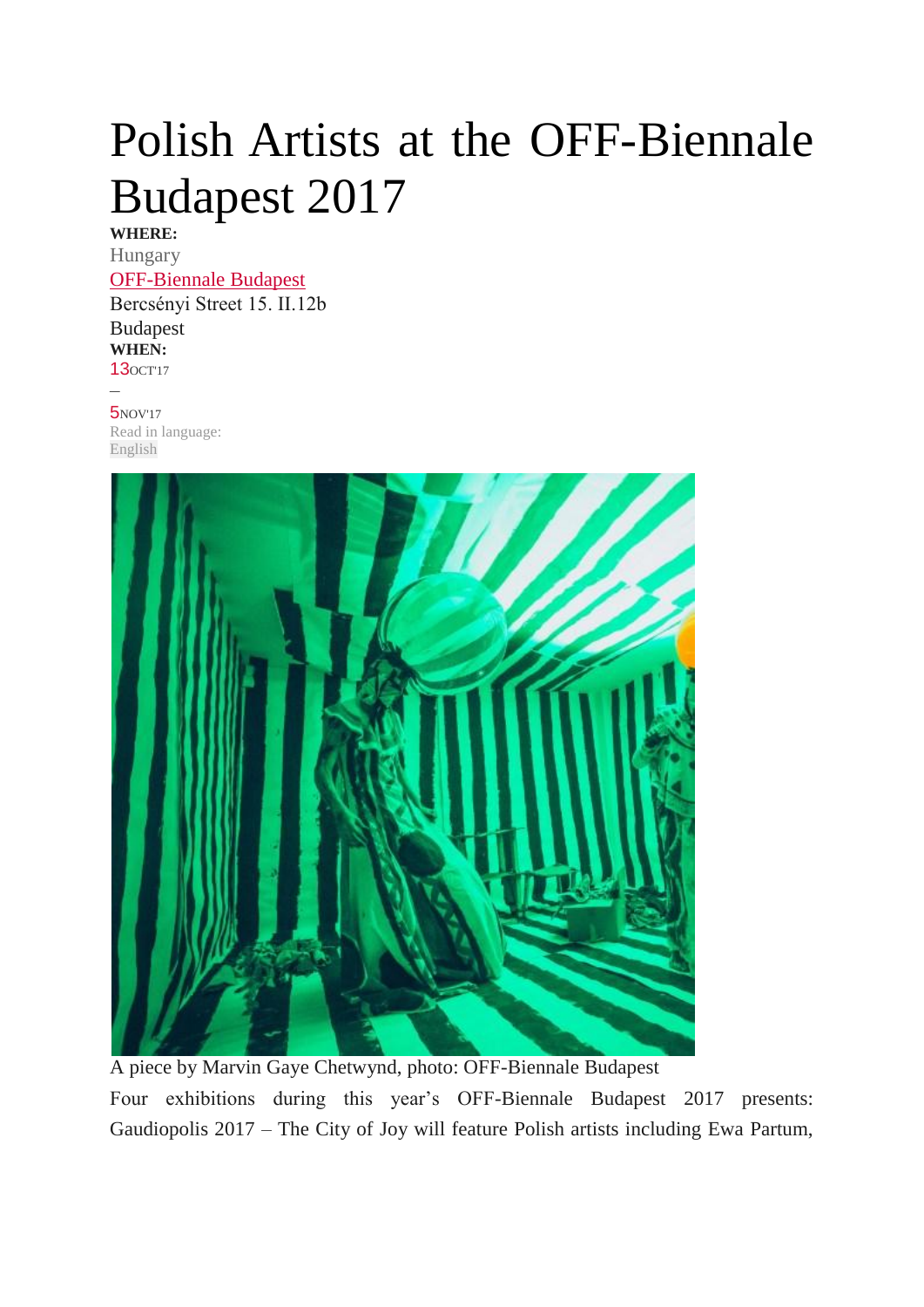the Slavs and Tatars collective, Joanna Piotrowska, Piotr Wysocki and Daniel Jałowiński.

OFF-Biennale Budapest is the largest independent arts initiative in Hungary. It's second edition, entitled Gaudiopolis 2017, will feature more than 120 Hungarian and international artists. Unique among contemporary art biennials, OFF-Biennale Budapest is a grassroots endeavour which is based on the self-organisation and a voluntary collaboration of artists, curators, galleries and other cultural organisations, among others. The OFF-Biennale's goal is to take an active part in the social discourse on public issues and to enhance the culture of democracy by means of contemporary art.

Four exhibitions during this year's OFF-Biennale Budapest 2017 presents: Gaudiopolis 2017 – The City of Joy will feature Polish artists: City Theatre, People Players, Slavs and Tatars and Run Free. City Theatre



Ewa Partum, docuemntation of the Legality of Space installation, 1971, photo: courtesy of the Muzeum Sztuki w Łodzi

Eight hours of work, eight hours of recreation, eight hours rest. Socialism regulated life, as well as mobility and existence in the public space. Through the positions of artists from the region, the exhibition introduces examples of the directions and the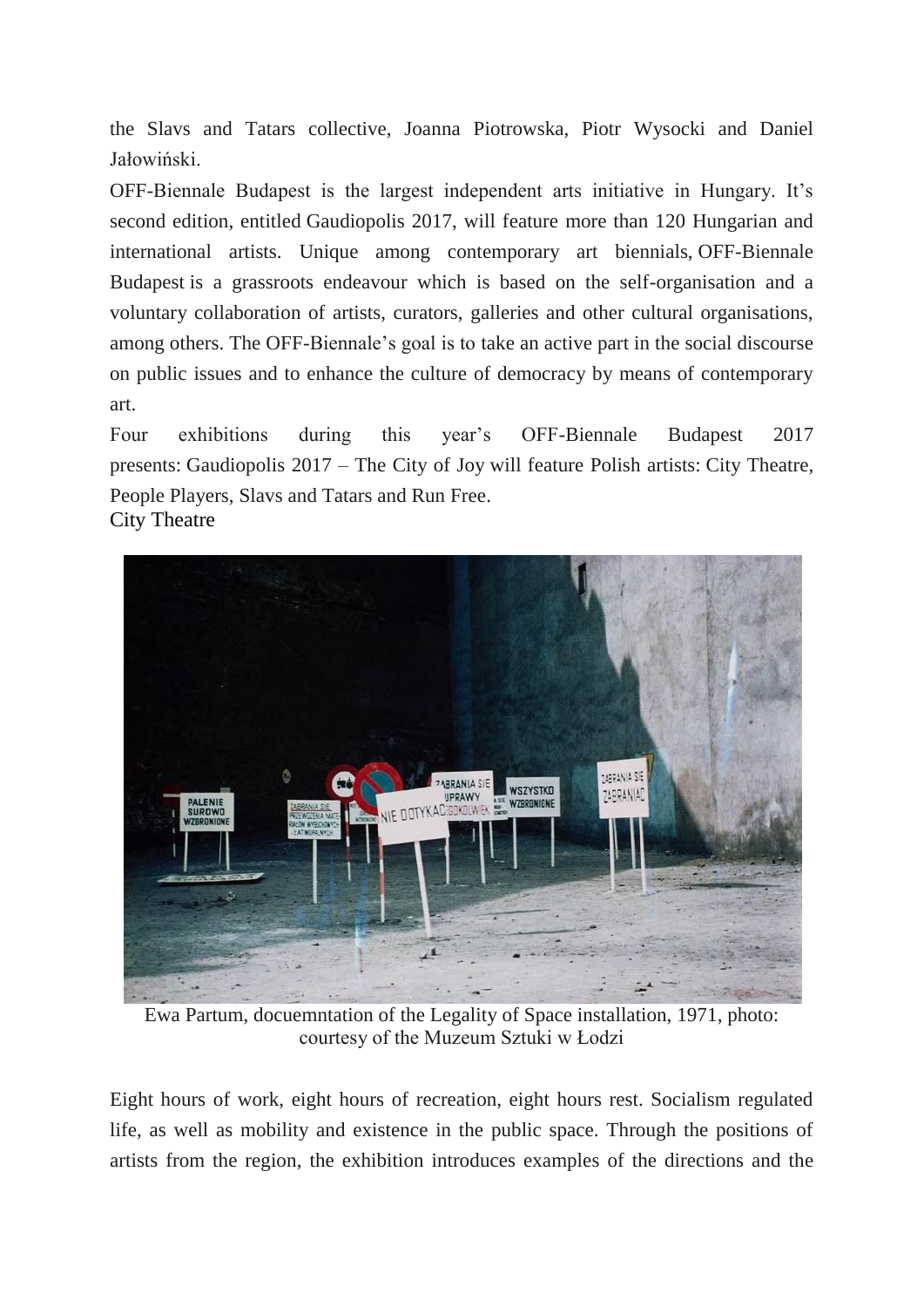possibilities of neo-avant-garde public art. Documentations of urban interventions, performances, and spontaneous social and artistic events are put on display in different venues.

The exhibition is supported by the Czech Centre, Erste Stiftung and a is co-produced by the Kisterem Gallery, Trapéz Gallery, Vintage Gallery and the OFF-Biennale Association.

Dates:  $29^{th}$  September –  $27^{th}$  October 2017

Featuring: Akademia Ruchu, Stano Filko & Alex Mlynárčik, Tomislav Gotovac, Sanja Iveković, Július Koller, Jiří Kovanda, KwieKulik, László Lakner, Dóra Maurer, Jüri Okas, Neša Paripović, Ewa Partum [link opens page in new window,](http://culture.pl/en/artist/ewa-partum) Mladen Stilinović, Endre Tót

Curator: Péter Szörényi, assistant curator: Viktória Popovics People Players



Spread from the photobook FROWST by Joanna Piotrowska, 2014, photo source: [www.polishphotobook.tumblr.com](http://www.polishphotobook.tumblr.com/)

By *game*, as grownups, we mean looking for the possibility of alternative realities. We play because our intentions are dismissed by reality, and we play because this is something we refuse to accept. A game bolsters new skills and offers new perspectives, therefore—just as any form of learning— it does transform reality, in the end.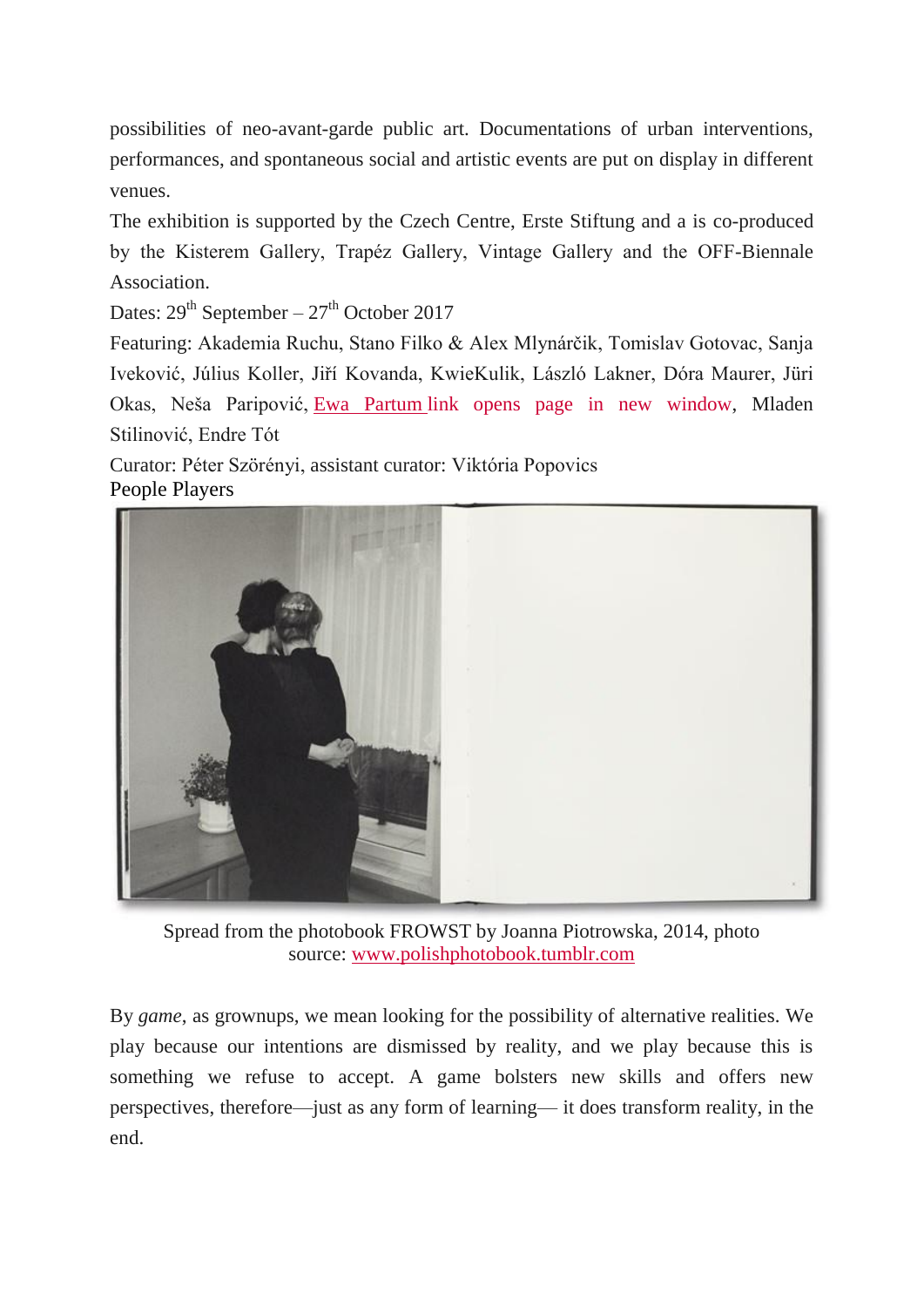The exhibition People Players revolves around the joy a game conveys and playing, the soberness of discovery. A player is liberated and contemplative; they are inside and outside at once, they play, and they see themselves playing.

The event is organised in co-operation with the German Federal Cultural Foundation. Erste Stiftung, the Goethe Institut, the Adam Mickiewicz Institute, the Hope Scott Trust, the Czech Centre and Három Holló.

Dates:  $29<sup>th</sup>$  September –  $5<sup>th</sup>$  November 2017

Featuring: Zbyněk Baladrán, Johanna Billing, Marvin Gaye Chetwynd, Ex-Artists' Collective (Tamás Kaszás, Anikó Loránt), Danièle Huillet és Jean-Marie Straub, Ádám Kokesch, Eva Koťátková and Joanna Piotrowska

Curators: the curatorial team of the OFF-Biennale Society of Rascals



Slavs and Tatars, Khhhhhhh, photo: courtesy of the artists

The artists collective Slavs and Tatars presents an installation in the form of a picklejuice bar, referring to the centuries-old tradition of pickling to ferment or turn sour the romantic conception of the fatherland and power.

The main characters of Pickle Politics, a part of the project, are pickles, objects of national identity and pride in Eastern European countries. Pieces of the project introduce paternalistic, nationalist visions from these countries with a sour, austere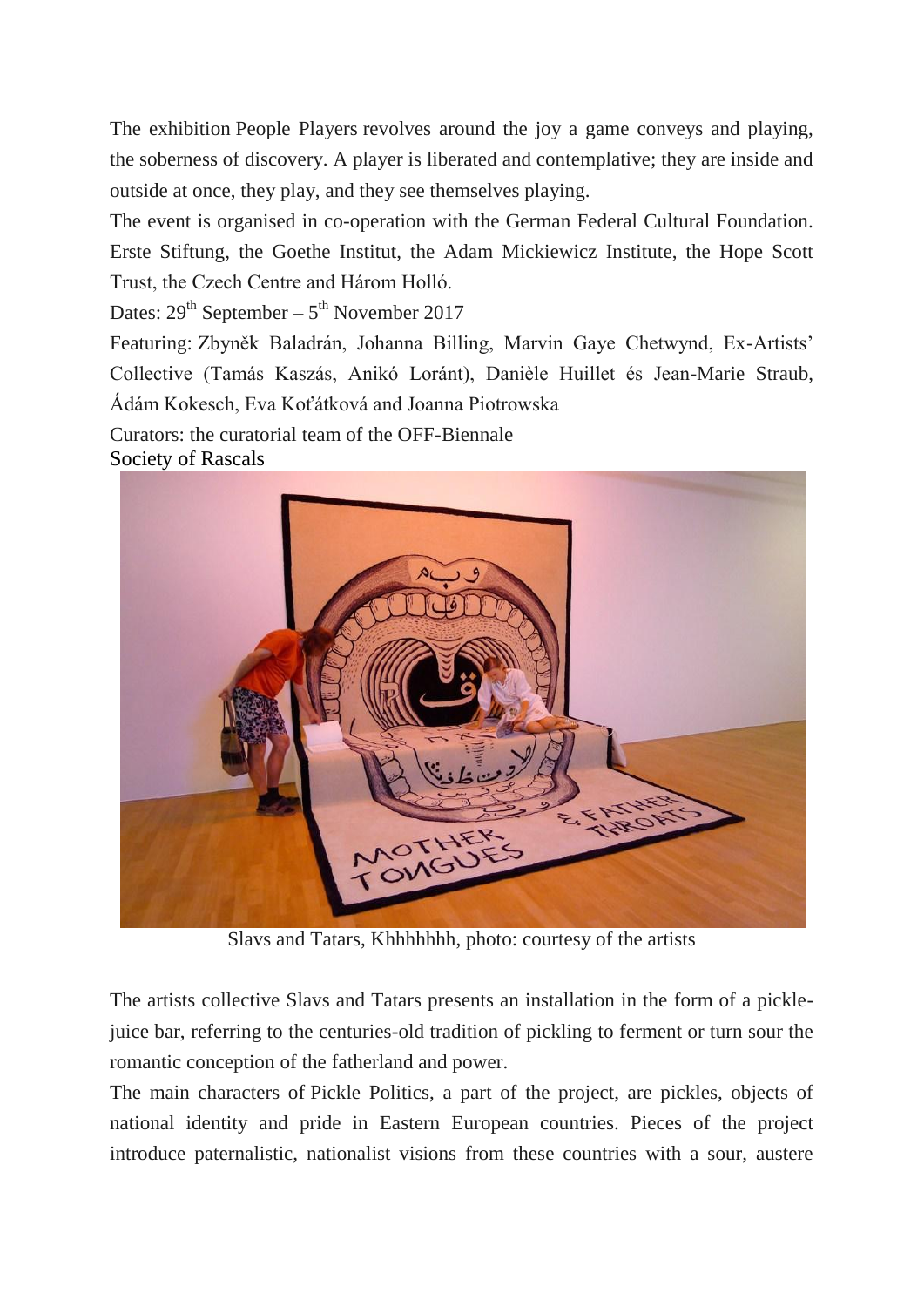sense of humour, and advertise pickle juice, a well-known folk remedy, as the sour, sobering cure for the delirium of power.

The event is organised in co-operation with U.S. Embassy in Budapest and the Adam Mickiewicz Institute.

Dates: 3<sup>rd</sup> - 29<sup>th</sup> October 2017

Featuring: the Slavs and Tatars collective [link opens page in new window](http://culture.pl/en/artist/slavs-and-tatars)

Curators: The curatorial team of the OFF-Biennale Run Free



Piotr Wysocki, Closeness (Zbliżenie), 2008, a still from the video installation, photo: courtesy of the artist

In the form of a several-day workshop, Piotr Wysocki and Dominik Jałowiński organised a meeting between two groups who are in permanent conflict: traceurs (practitioners of parkour) and the police.

In Radom, Poland, at the location of the brutally quelled 1976 workers' protest, the two groups joined to achieve a common goal: to create a choreography together. During the collaboration, disagreements once considered fundamental were now questioned, everyday routines were put aside.

The event is organised in co-operation with the German Federal Cultural Foundation, the Adam Mickiewicz Institute and Rákóczy.